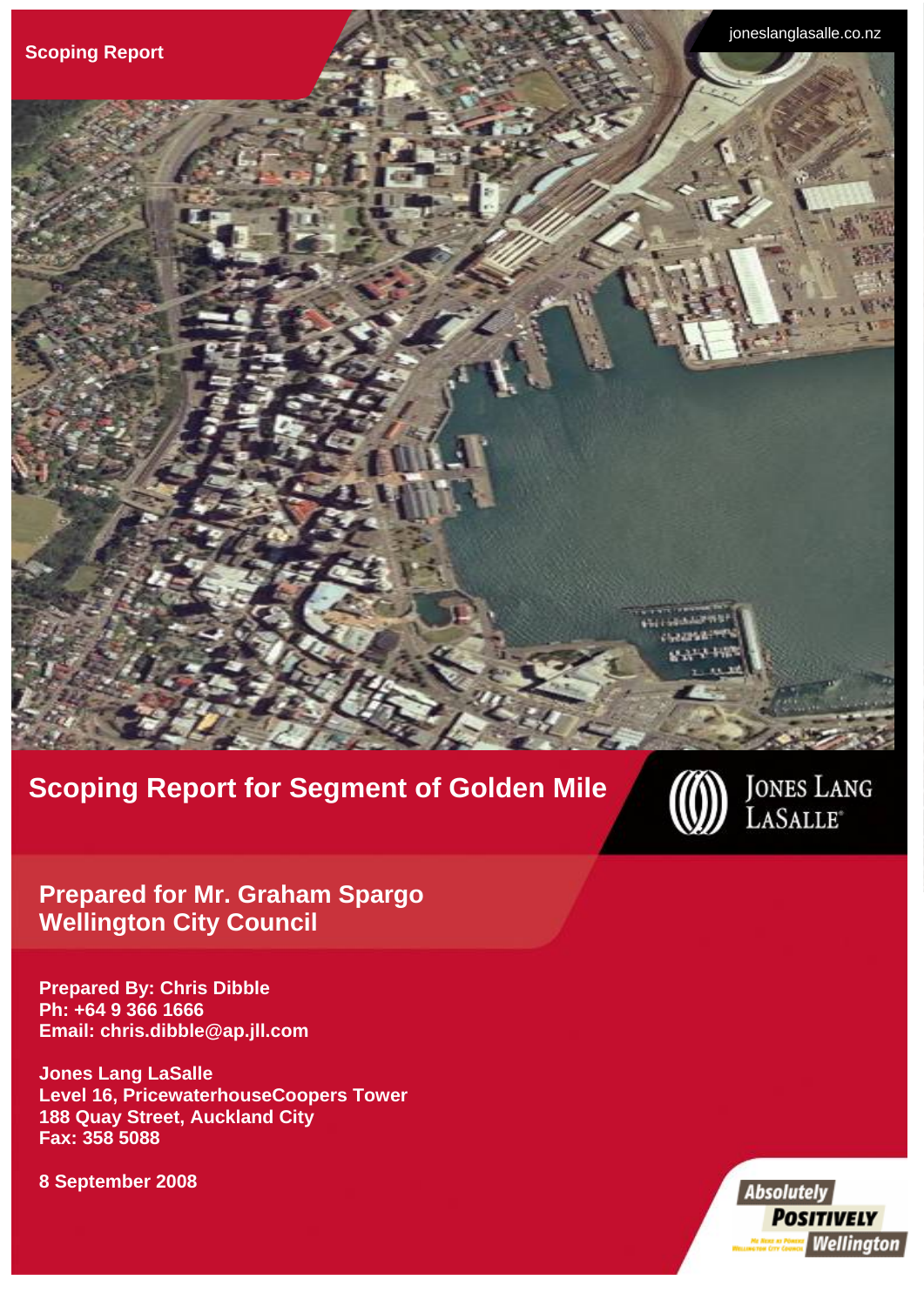### **Table of Contents**

| 1.0 | <b>BACKGROUND &amp; REPORT SCOPE</b>            | 3                |
|-----|-------------------------------------------------|------------------|
|     |                                                 |                  |
|     |                                                 |                  |
| 2.0 | <b>EXECUTIVE SUMMARY</b>                        | 3                |
|     |                                                 |                  |
| 3.0 | <b>WELLINGTON CBD &amp; SOUTH RETAIL MARKET</b> | $\blacktriangle$ |
| 4.0 | <b>COMMENTARY ON PROPOSED SCENARIO</b>          | 9                |
| 5.0 | <b>GLOBAL CONTEXT</b>                           | 13               |
|     |                                                 |                  |
|     |                                                 |                  |
|     |                                                 |                  |
| 6.0 | <b>PEDESTRIAN COUNTS</b>                        | 18               |
|     |                                                 |                  |
|     |                                                 |                  |
|     | <b>APPENDIX INDEX</b>                           | 22               |



**DES LANG**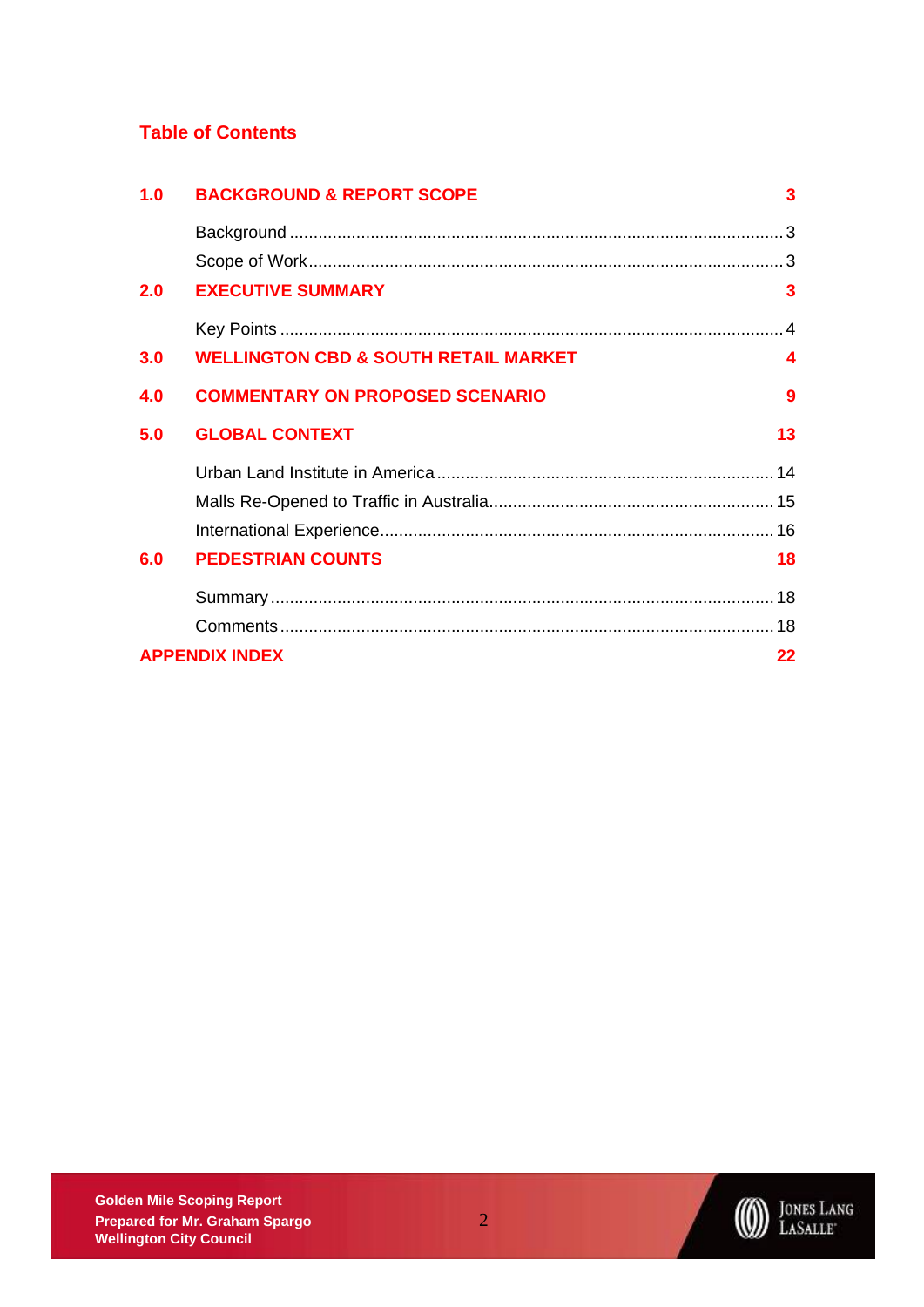# <span id="page-2-0"></span>**1.0 BACKGROUND & REPORT SCOPE**

### **Background**

The following commentary has been supplied to provide exploratory research into potentially improving the vitality and vibrancy of the Golden Mile between Taranaki Street and Willis Street. The commentary provides an initial assessment on factors highlighted from discussion of potential changes to the traffic network and public spaces through this precinct. A number of scenarios have been provided by the Wellington City Council, however, it should be noted that the research being undertaken into these scenarios at this stage does not constitute support for or against and only provides an assessment of certain conditions.

### **Scope of Work**

- Review and analyse the current and future state of the retail markets in Wellington CBD and the study area in terms of rental return rates, vacancy rates, yields and tenant absorption.
- Identify outcomes in regards to the possible changes highlighted.
- Provide the latest Property Institute of New Zealand (PINZ)'s Wellington CBD pedestrian count information (as of November 2007).
- Comment in regard to reintroducing two way bus traffic in Manners Street East and Manners Mall and possible impacts on retail and office mix.
- Provide examples of other international locations that have reintroduced traffic to a Mall setting.

### **2.0 EXECUTIVE SUMMARY**

Within this analysis we have reviewed the retail market, Wellington CBD pedestrian count information and international perspectives defined in the Scope of Work. Our initial comments on the proposed project are briefly presented below:

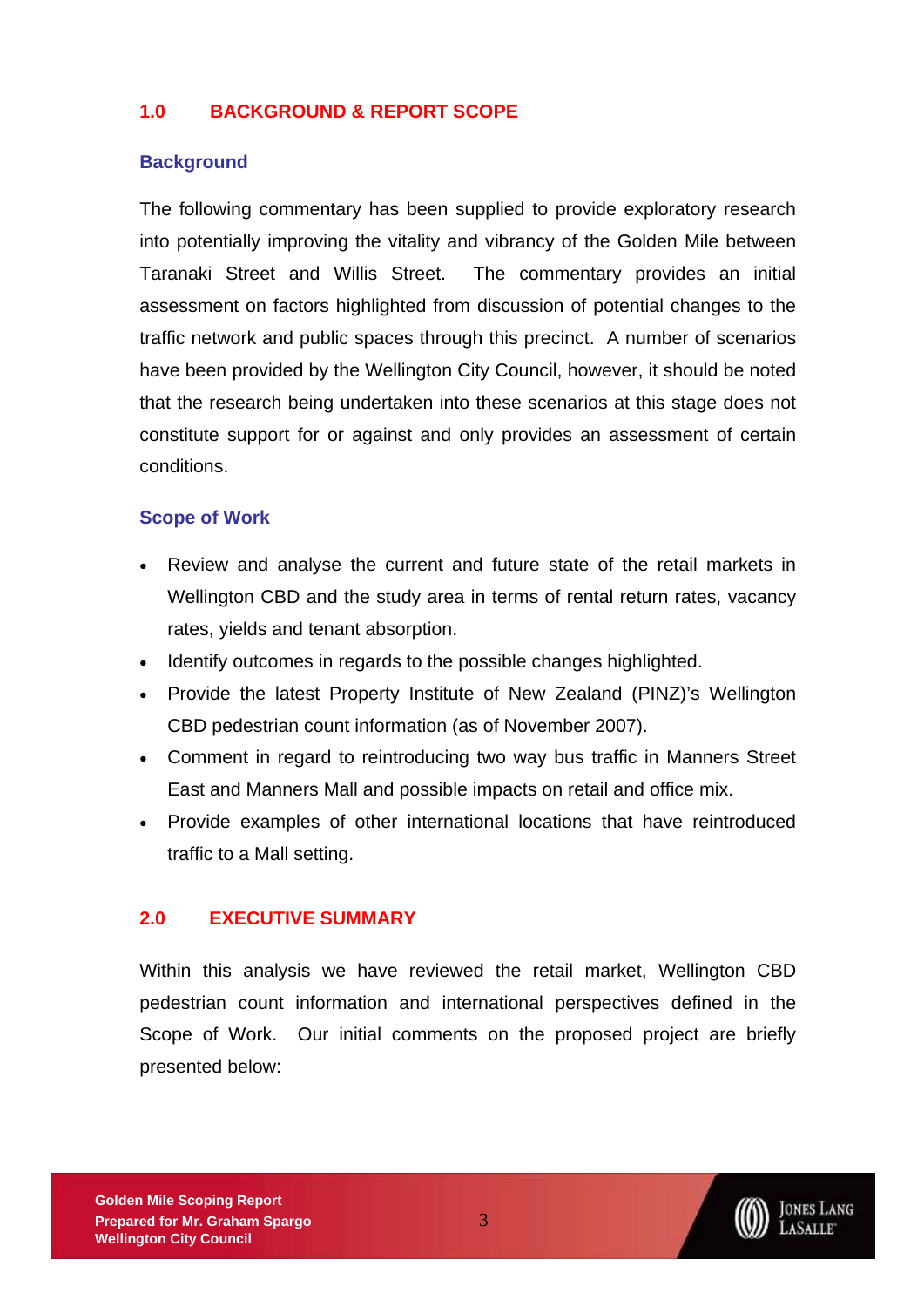# <span id="page-3-0"></span>**Key Points**

- Efficient public transport and proposed enhancement of streetscapes are likely to benefit retail and commercial premises.
- Gradual changes in the surrounding social and commercial environment on completion of the subject project can trigger refurbishment to existing malls that have become functionally obsolescent.
- Retailers along Manners Mall are likely to benefit from the increased exposure as a result of the proposed changes to transport networks and streetscape.
- Proposed changes are likely to further enhance the subject area's cafe and restaurant atmosphere.
- Additional on-street car parks are likely to promote pedestrian flows and may provide funding towards any improvements made.
- Proposed changes may be beneficial for future introduction of light-rail.
- Positioning of bus stops in the area will be important to avoid possible congestion. Investigation into this has been undertaken.
- Incentives for people to stop in the area and impacts on local retailers during the redevelopment process need to be investigated.
- Proposed changes may increase commuters traveling times to office buildings along Dixon Street and Wakefield Street.
- Low vacancy rates in the subject area indicate pedestrian flow and the current traffic network for retailers works well with current retail mix.

# **3.0 WELLINGTON CBD & SOUTH RETAIL MARKET**

The performance of the Wellington overall retail market eased during the past six months to June 2008. The overall vacancy rate for Wellington CBD and Te Aro was 2.8%, up by 0.8 percentage points over the first half of 2008. Higher vacancies recorded were in retail space within non-prime locations such as Featherston Street and the southern part of Willis Street. It appears that retailers occupying non-prime locations were suffering from the weakening economy. A slowdown in retail spending, increasing food and fuel prices, along

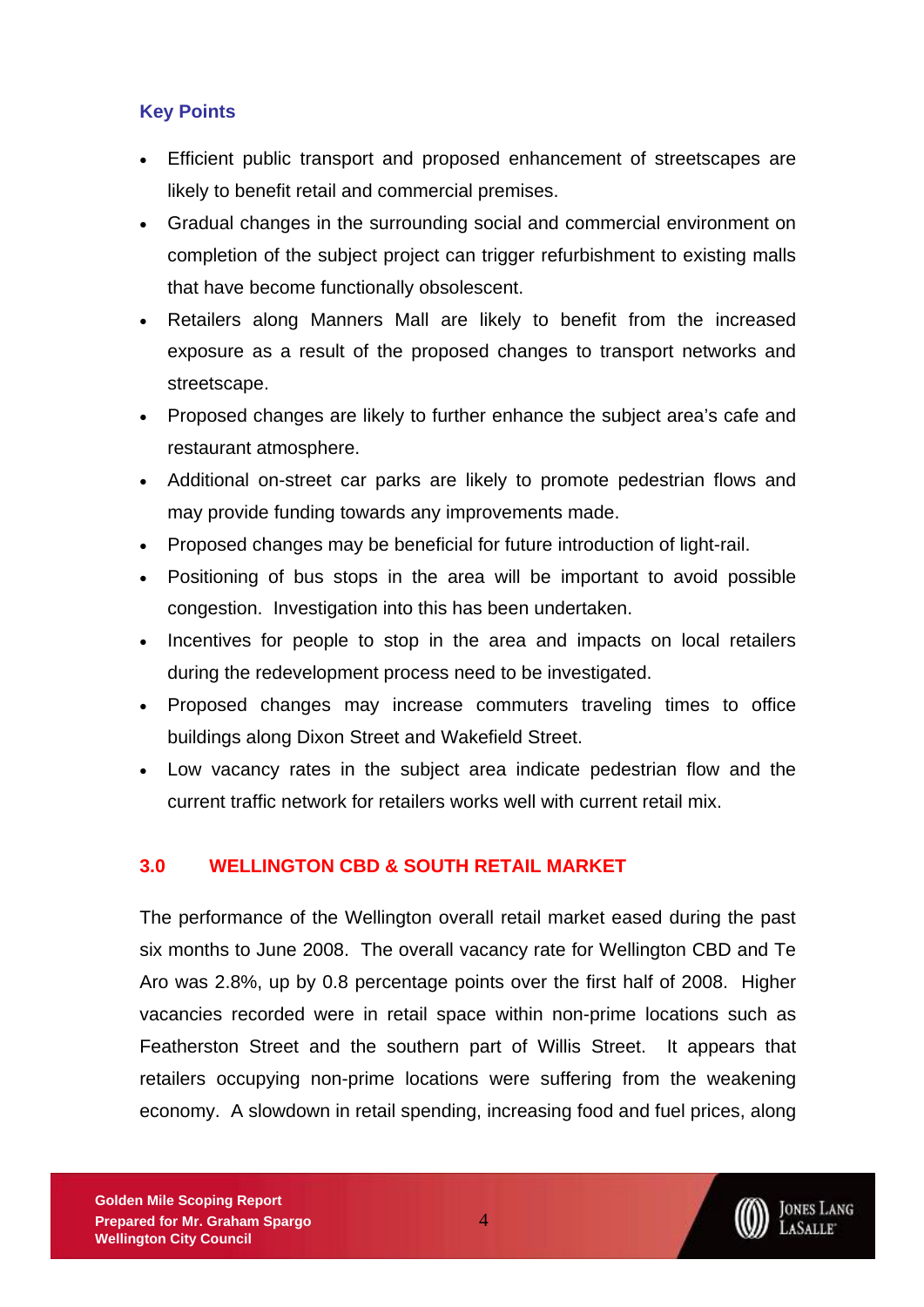with the higher interest rate environment make retailers more cautious when leasing.

Vacancy within the Te Aro precinct dropped from 3.1% to 1.3%. The low vacancy rate for this precinct was a result of limited prime stock in the CBD and Te Aro's increasing reputation for its hospitality and entertainment as well as a retail mix similar to Lambton Quay. Low vacancies in Te Aro were also evident in strong uptake of retail space in this area. The overall net absorption in June for Te Aro nearly doubled the December 2007 survey result, up by 240m² to 484m². Details of vacancy rate and net absorption for each location in Te Aro are presented below:

| <b>Wellington Te Aro Retail Vacancy and Net Absorption</b> |                     |               |               |                       |               |               |  |
|------------------------------------------------------------|---------------------|---------------|---------------|-----------------------|---------------|---------------|--|
| <b>Location</b>                                            | <b>Vacancy Rate</b> |               |               | <b>Net Absorption</b> |               |               |  |
|                                                            | <b>Jun-08</b>       | <b>Dec-07</b> | 1/2 Yr Change | <b>Jun-08</b>         | <b>Dec-07</b> | 1/2 Yr Change |  |
| Te Aro                                                     | 1.3%                | 3.1%          | $-1.8%$       | 484                   | 244           | 240           |  |
| <b>Willis Street</b>                                       | 2.3%                | 1.4%          | 0.9%          | 593                   | 903           | $-310$        |  |
| <b>Manners</b>                                             | 1.5%                | 1.0%          | 0.5%          | $-1,003$              | 242           | $-1,245$      |  |
| <b>Cuba Street</b>                                         | 2.2%                | 4.2%          | $-2.0%$       | 30                    | 199           | $-169$        |  |
| <b>Dixon Street</b>                                        | 0.8%                | 5.9%          | $-5.1%$       | 381                   | $-22$         | 404           |  |

(Source: Jones Lang LaSalle Real Estate Intelligence Survey)

\* Note: Willis Street – Vacancy survey for Willis Street starts from its intersection with Lambton Quay, and ends at its intersection with Manners Street West.

 Manners Street – Survey for Manners Street starts from its western part which is close to its intersection with Willis Street, and ends at its intersection with Cuba Street.

 Cuba Street – Survey for Cuba Street starts from its intersection with Manners Street, and its southern end is close to the intersection of Cuba Mall with Ghuznee Street.

 Dixon Street – Vacancy survey for Dixon Street was only around the intersection of Dixon Street and Cuba Street.

As indicated in the above chart, vacancies for Cuba Street and Dixon Street tightened by 2.0 and 5.1 percentage points respectively. Main vacancies along Cuba Street were medium sized (35m² to 75m²) retail premises clustered in CubaCade at 108-116 Cuba Street. Cuba precinct is dominated by cafes, restaurants and clothing retailers with space facing directly to Cuba Street generating strong demand. These factors, together with the tightly held nature



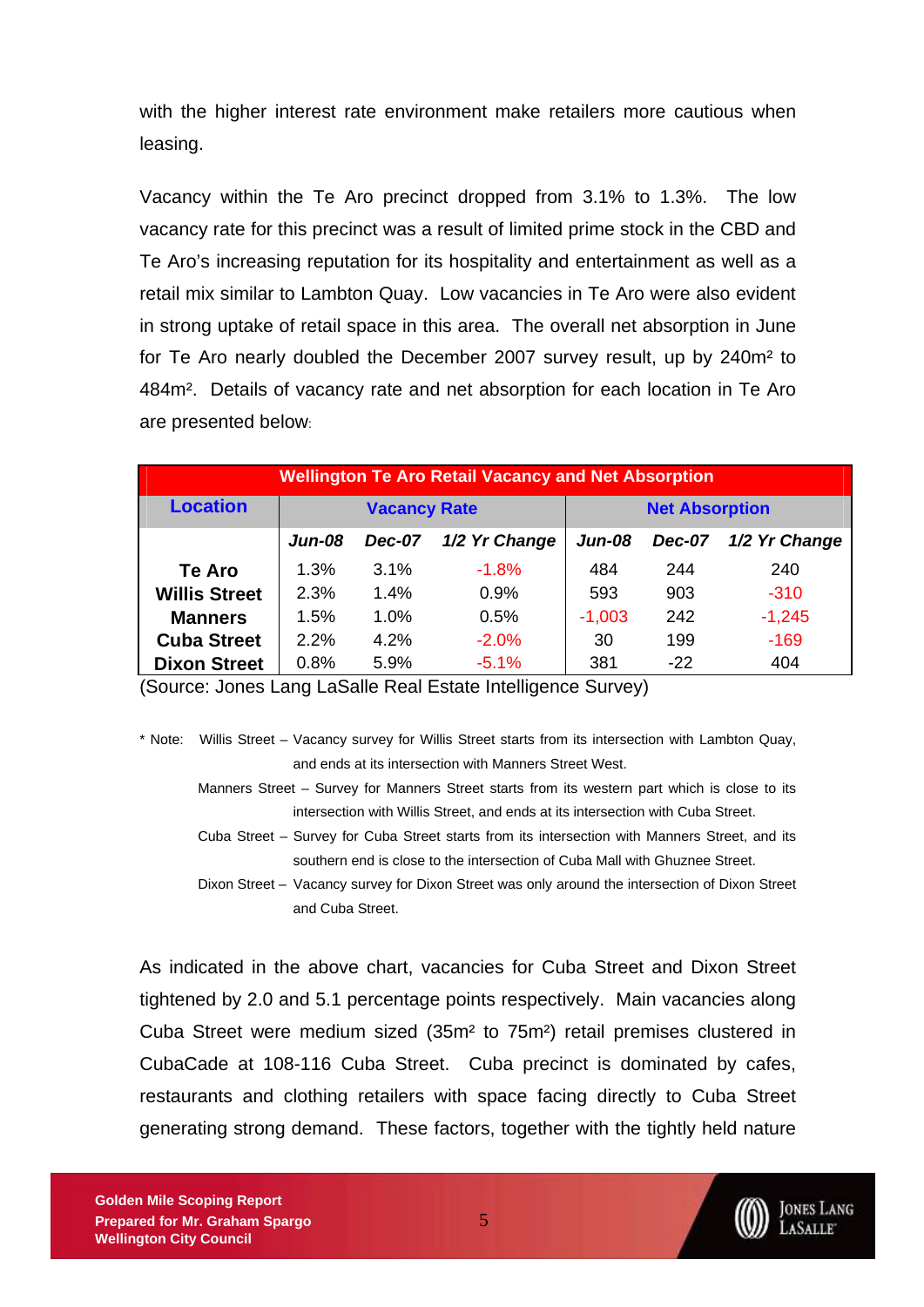of retail space along Cuba Street, benefit Dixon Street especially towards its intersection with Cuba Street. As a result, vacancies for Dixon Street greatly improved with a net absorption gain of 381m² in June.

Both Willis Street and Manners Street recorded an increase in their vacancy and drop in net absorption. Large sized (over 75m²) vacant retail space in Willis Street was located along the southern part of the street. It was noted that a number of retail shops towards the south along Willis Street were having closing-down sales during the survey. Space vacant by these retailers will further enlarge the vacancy rate for both Willis Street and Te Aro precinct. Vacancy for Manners Street was at a low level although it increased slightly from December to June. Manners Mall, as the middle part of the entire Manners Street, has been 'integrated' to the Cuba retail precinct with proximity to Cuba Street and high pedestrian thoroughfares. Negative net absorption for Manners Street was attributable to the slow uptake of retail space around Manners Street West rather than Manners Mall. As part of the CBD Frame office precinct, Manners Street West has generally less pedestrian thoroughfares for retail premises and weaker uptake of large sized retail space compared to other parts of Manners Street. This has been the main reason for a significant drop in the overall net absorption for Manners Street.

Rental growth for both Wellington CBD and Te Aro have slowed down, as the unexpected drop in retail sales and threat of an economic recession have hit retailers confidence, restricting owners' ability to increase rents. In Wellington CBD, prime retail rents increased by 0.5% over the six months and now attract rents of around \$1,925/m² - \$2,575/m². Ground floor rents in Willis Street increased by 0.8% during the first half of the year and now range from \$975/m² towards the southern end up to \$2,250/m² closer to the Lambton Quay intersection. In the Te Aro retail precinct, rental growth for both prime and secondary markets was relatively flat. Rents for prime Te Aro retail increased by 0.5% to \$605/m² - \$1,235/m², while for secondary Te Aro were static over the past six months and remained around \$240/m² - \$500/m².

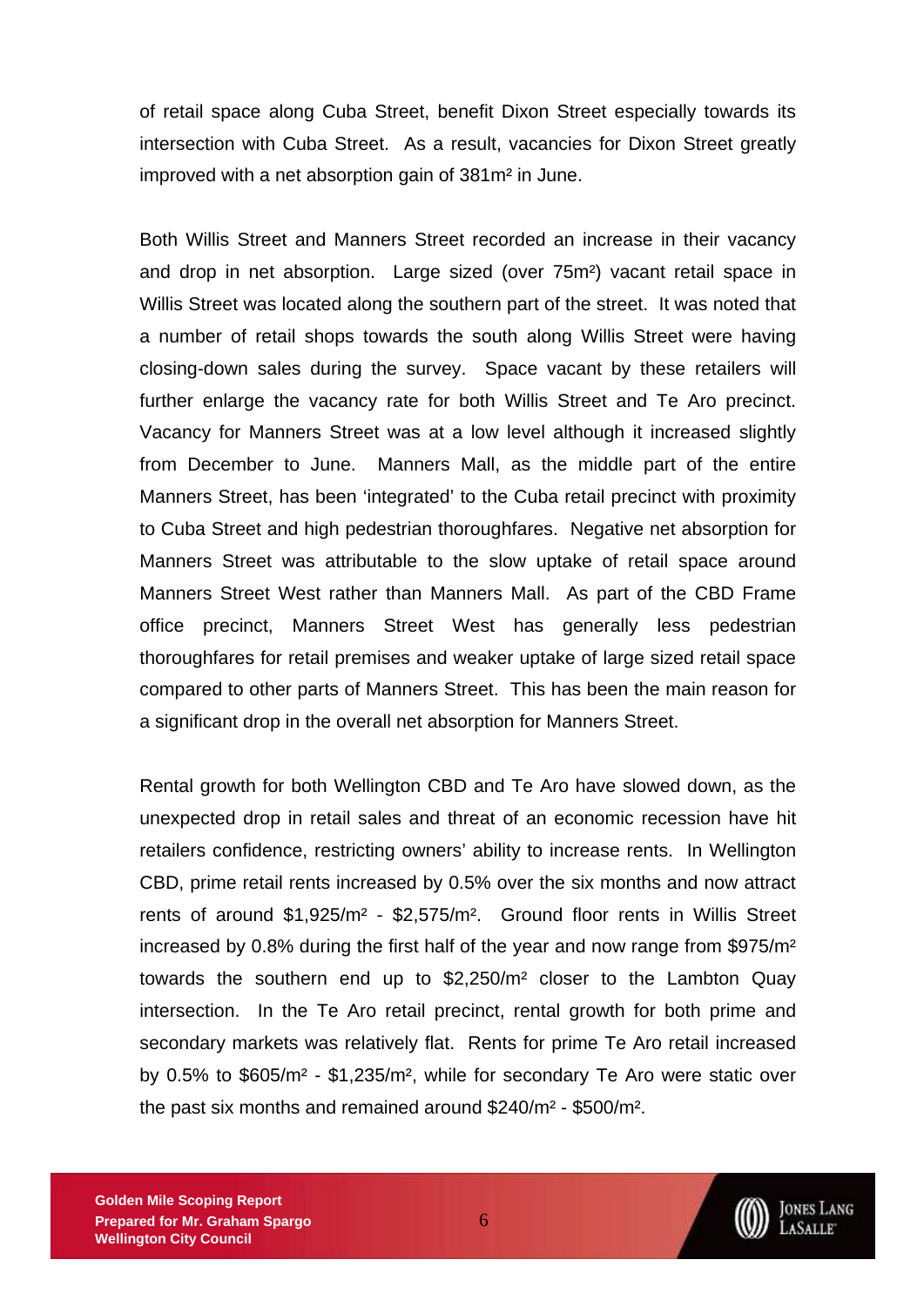Close analysis of recent leasing evidence in the subject precinct indicates that prime rents at Cuba Mall range between \$820/m² - \$1200/m², while prime rents at Manners Mall sit around \$800/m² - \$900/m². This is evidenced by 71-81 Cuba Mall which leased at a rate of around \$1,200/m², 101 Cuba Mall at \$974/m², 89 Cuba Mall at \$910/m², and 127-133 Cuba Street for \$820/m². Rental evidence for prime retail space in Manners Mall includes 69 Manners Street which leased for \$900/m². Non-prime retail space along Cuba Street was generally leased at a rate ranging between \$250/m² - \$600/m².

It is evidenced from rental level analysis that rents achieved in the subject precinct depend on the premise's proximity to Cuba Mall and Manners Mall. For instance, retail premises on Courtenay Place benefit from having easy access to both Cuba Street and Manners Street. Rents range from \$610/m² to \$1,020/m² at the top end. Victoria Street provides one of the main routes in the Te Aro precinct linking Manners Mall with the Lambton Quay precinct. As a result, retail space along Victoria Street within the Te Aro precinct attracts relatively higher rents between \$580/m² - \$1,010/m². Retail rents along Taranaki Street fall within the lower end of the rental range in Te Aro due to the proximity to industrial premises. Recent rental evidence implies that retail rents at Taranaki Street are now at approximately \$250/m². Dixon Street comprises of a high proportion of lower grade office buildings and retail premises. As a result, retail rents are likely to fall within the lower end of Te Aro's rental range.

The overall retail sector in Wellington is facing increasing vacancies, easing rental growth and subdued economic conditions deteriorating investors' confidence and drove up investment yields. Both prime and secondary CBD retail yields softened by 50 basis points in average over the past six months as investors took a more cautious approach to pricing in order to compensate for their higher debt costs. Consistently with the general upward trend in yields, prime suburban retail yields increased by 25 to 75 basis points during the same period.

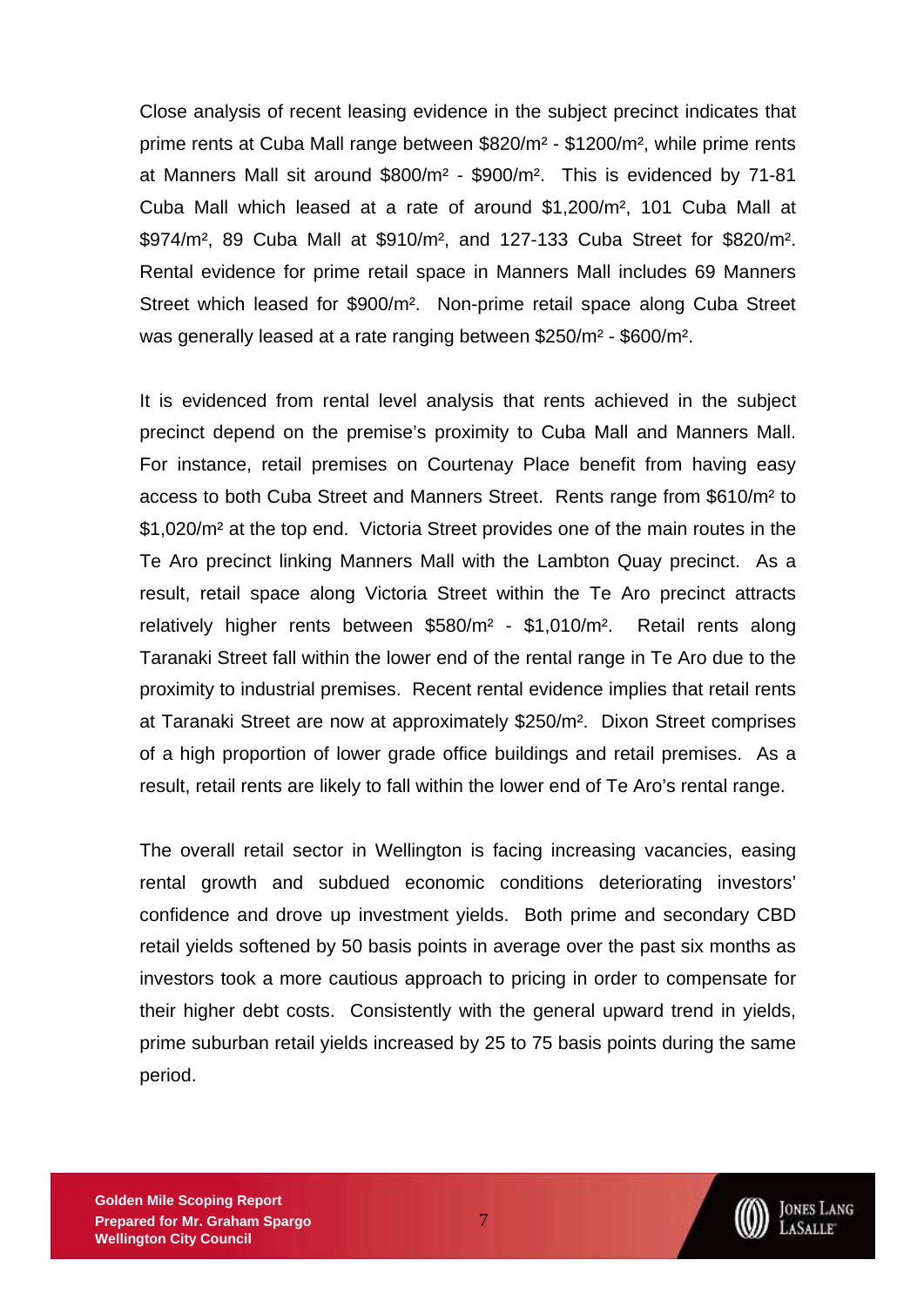

Easing rental growth and softening yields resulted in a depreciation of capital values. As indicated in the 'Wellington Retail Rents, Capital Values & Yields Indices' chart, the capital value index has trended downwards since June 2007 along with smoothing rents and increasing yields.

However, recent retail transaction volume has been restricted as some owners are mindful that there is likely to be a reduction in capital value appreciation in the face of a weakening economy and a slow down in the retail market.

Looking forward, under the current outlook, rental growth for the Te Aro precinct will be restricted unless economic conditions improve. As indicated on the 'New Zealand Retail Spending' chart, retail sales growth has slowed considerably over the first half of 2008 as a result of consumers' willingness to spend decreasing. This is largely due to subdued economic growth, rising petrol prices and mortgage interest rates as well as easing in the overall housing market.



**Golden Mile Scoping Report Prepared for Mr. Graham Spargo** 8 **Wellington City Council** 

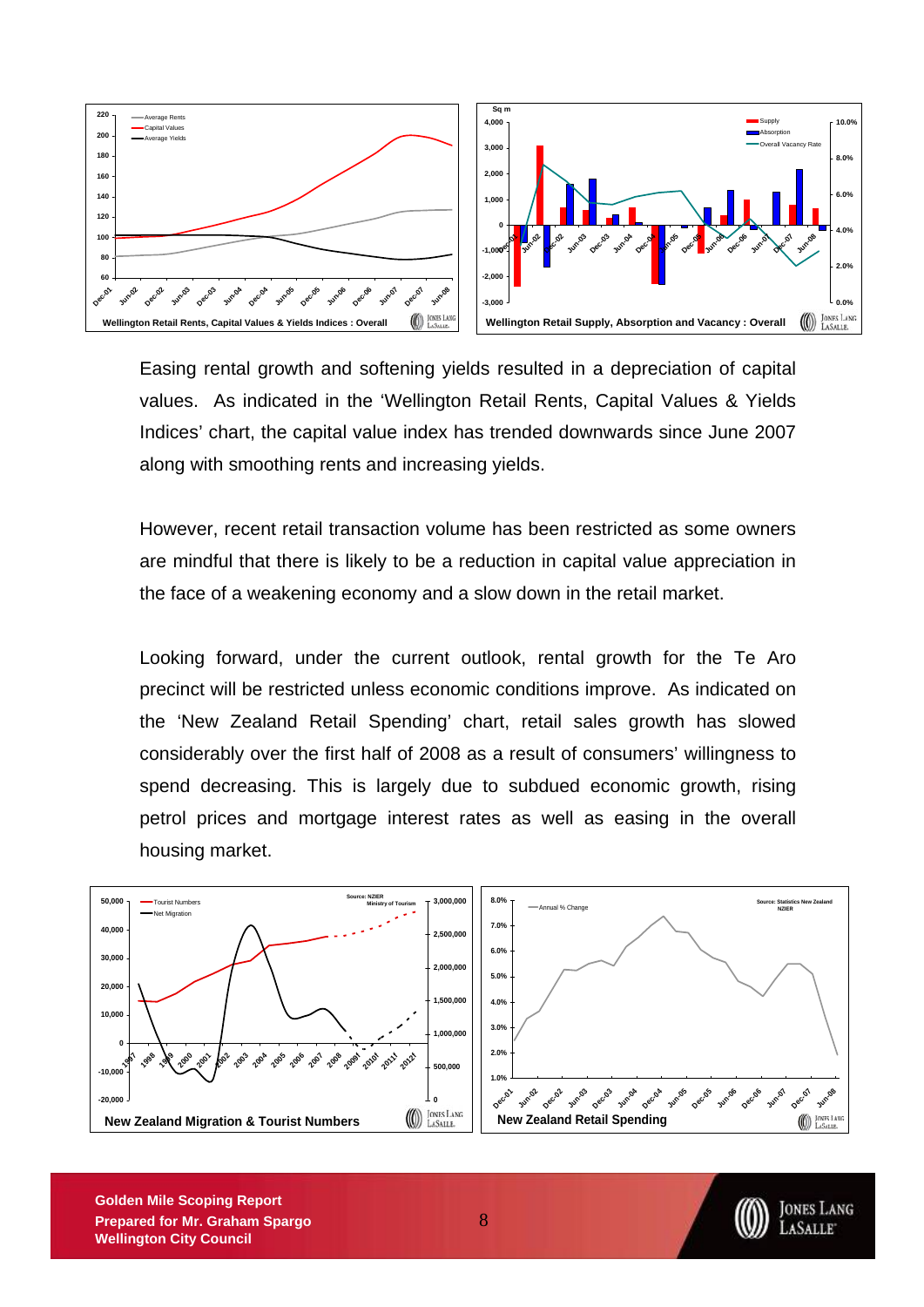<span id="page-8-0"></span>As a result, it is anticipated that rents in this area will be flat through to 2009 and then increase marginally by around 0.8% per annum from 2011 if the economy recovers.

Retail yields are likely to continue softening for the short to medium term due to a slowdown in the economy, high borrowing costs and higher risk premiums required by investors. It is expected that retail yields will range from 8.5% to 10.00% for Wellington prime CBD, and 9.00% to 11.25% for Wellington prime suburban in 2012.

The continuous easing in rental growth and softening yields suggest that capital values will keep trending downwards at least for the short to medium term. These factors indicate that retailers, in particular those at the secondary locations, are likely to be under pressure until the economy recovers.

All the above mentioned factors imply that vacancies for the Te Aro retail precinct will increase gradually. However, it is anticipated that retailers demand for the area should remain strong as this area is characterized by increasing reputation of entertainment and shopping for tourists. According to the Tourism Council's figures, travellers to Wellington will rise by 1.2% per annum through to 2013. It is expected that the upward trend on the number of tourists is likely to continue to support this sub-precinct with sufficient pedestrian thoroughfares, maintaining retailers demand on a higher level than other sub-precincts. Willis Street and other retail sub-precincts in Te Aro are likely to suffer from a higher increase in vacancies and decrease in rental growth for retail premises at nonprime locations.

### **4.0 COMMENTARY ON PROPOSED SCENARIO**

Wellington City Council is exploring the potential to improve the vitality and vibrancy of the Golden Mile between Taranaki Street and Willis Street. Initial evaluation on bus priority resulted in a number of possible opportunities and benefits on adjacent streets to emerge. These opportunities are currently being

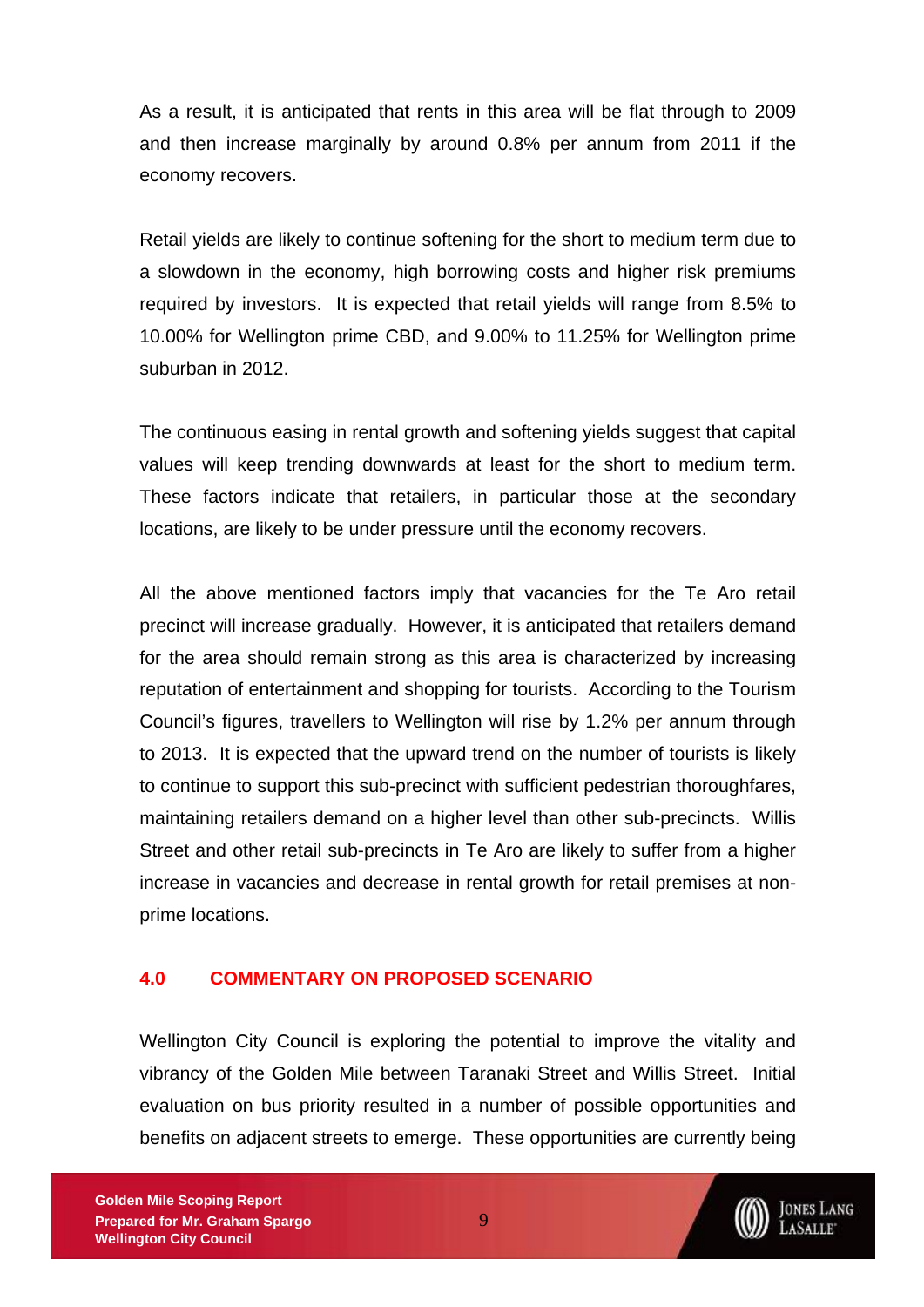investigated in order to provide a detailed analysis of the possible benefits for the precinct and the wider Wellington area. These benefits revolve around improvements to the amenity of the streetscape in the precinct, additional onstreet car parking, a strengthened Cuba Street pedestrian axis to Civic Square, higher exposure for retailers on the new route and security and safety benefits.

After consideration of the subject area our initial comments are as follows:

- There would be a substantial cost in resources and time in redevelopment of the current streetscape of the Taranaki to Willis Street precinct. It is expected that a large proportion of the funding for this would ultimately come from the community. Therefore, robust and defensible analysis on the impacts to change the current status quo will need to be undertaken to mitigate any negative public feedback. It is understood that a number of organisations directly and indirectly involved within the subject precinct have been consulted by the Wellington City Council including retailers, public transport companies, major property owners in the area, architects, urban designers, planners and local police. It is also envisaged that the local community will be consulted in due progress.
- Proposed bus stops at the intersection of Victoria Street with Manners Mall, and Cuba Street with Manners Street, could cause congestions. Positioning of bus stops in the area will be important. Initial network and bus stop location modeling work undertaken on behalf of the Wellington City Council indicates a number of locations and options that may not cause intersection congestion.
- Enhancement of streetscapes in the precinct as a result of a change in traffic networks is likely to be of benefit to retail and commercial premises due to an improvement in access to the area and pedestrian flows for the precinct. Efficient public transport is likely to further enhance this increase.
- Pedestrian flows and retail spend in the subject precinct may not organically increase due solely to introducing new transport thoroughfare. Incentives for people to actually stop in the area will need to be investigated.

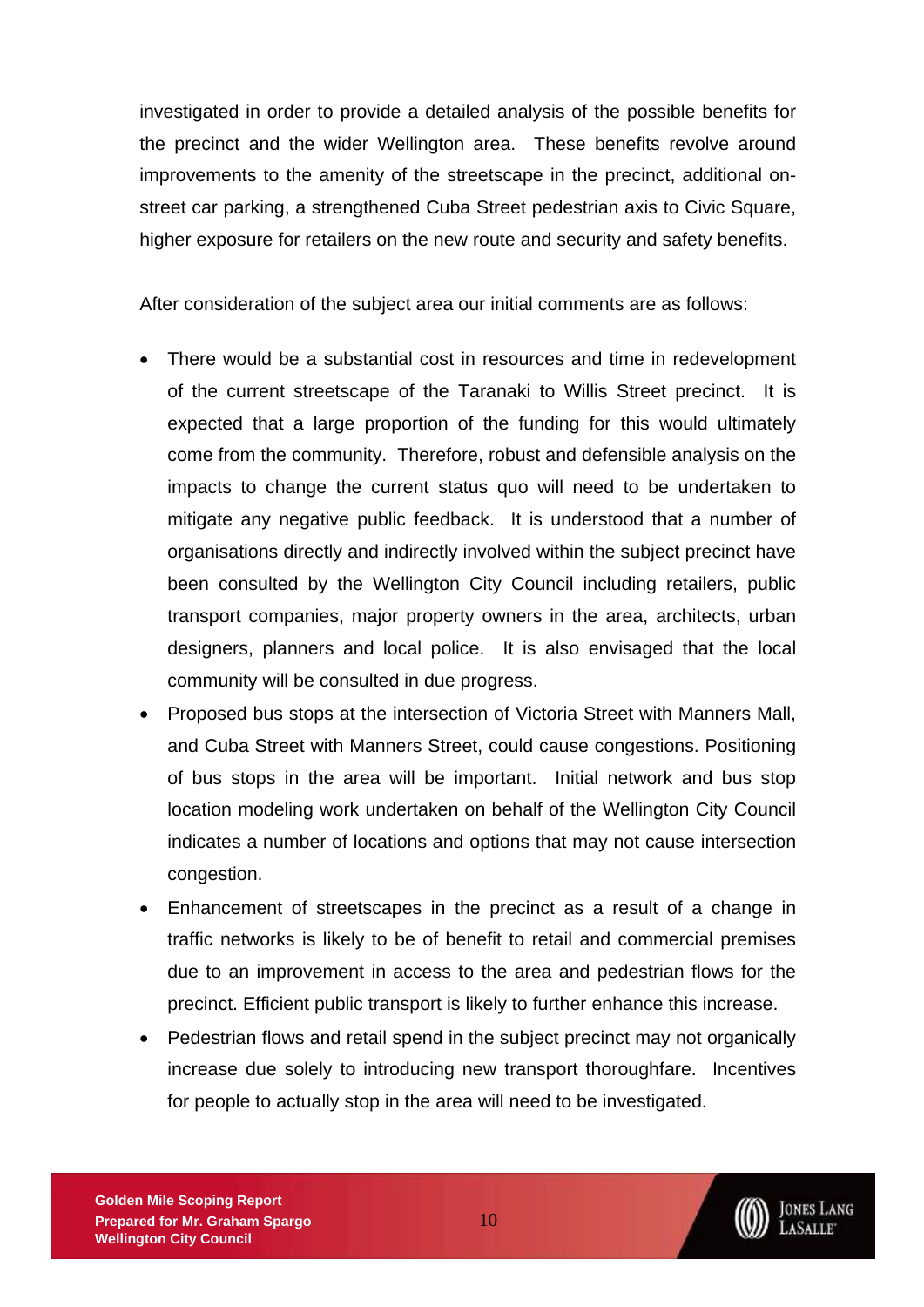- Current pedestrian flows in the subject precinct indicates shoppers could be attracted to the area as a result of the current retail layout as well as pedestrian flow moving to and from Lambton Quay to Courtney Place.
- Impacts on local retailers during the redevelopment process will need to be investigated. These impacts could be costly to both retailers and the Council. The Auckland City Council provided free parking for customers along Queen Street for one month in recognition of the disturbance of the streetscape upgrades. This helped both consumers and retailers.
- Noise, possible pollution from diesels, along with the possibility of the above mentioned congestion, if any, may diminish the existing amenity value of premises in Manners Mall.
- It is likely that any negative impact that occurs on premises located in Manners Mall may also affect Cuba Street premises as both locations are regarded as an 'integrated' retail precinct.
- Removal of bus routes along Dixon Street and Wakefield Street and into Manners Mall is likely to increase the number of people waiting for buses around Manners Mall. This may provide a negative impact on retail premises.
- The proposed changes to the bus routes may impact upon commuters traveling times to office buildings along Dixon Street and Wakefield Street. Complaints may arise as bus stops are now further from people's working places. Increased inconvenience could be detrimental to the attractiveness of office premises. It is understood that Wellington City Council has engaged specialist expertise in conjunction with the Wellington Regional Council to investigate bus stop spacing and safety issues for the precinct in order to further understand and mitigate any potential negative impacts.
- There is likely to be a decrease in exposure to retailers with the discontinuation of bus routes that currently run along Dixon and Wakefield Streets. Conversely, retailers along Manners Mall will benefit from the increased exposure.
- As indicated in the Wellington retail commentary, vacancy rates for Te Aro generally and the subject precinct in particular is historically low. Sound

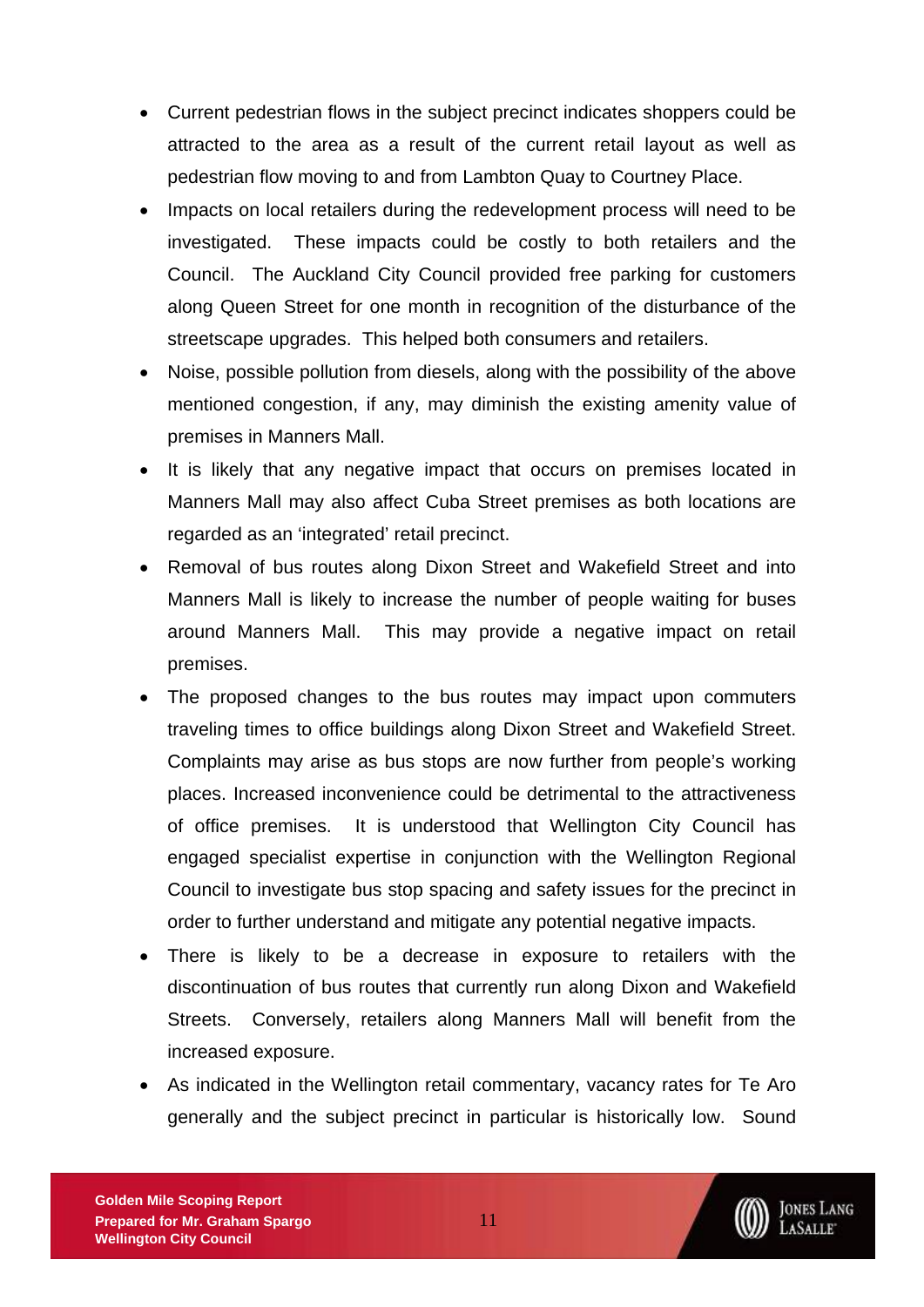retail performance in these areas indicates pedestrian flow and the current traffic network for this vicinity already works well. Enhancement of the streetscape should occur, however, there may be no need to change the precinct dynamic for the purpose of attracting retailers and increasing pedestrian flow in the area.

- It is expected that pedestrian flows to destination retail premises such as McDonalds, Burger King, KFC, Time Zone, and the Cinema in Manners Mall are not likely to be enhanced significantly due to extra transport services directly to the area.
- The removal of bus routes from Wakefield and Dixon Streets into Manners Mall and wider footpaths are likely to further enhance the cafe and restaurant atmosphere in these areas.
- Service, delivery and emergency vehicles are able to access and support retail premises in the precinct without the creation of extra traffic routes.
- The introduction of bus services to the Manners Mall area may increase the risk of collisions with pedestrians. Negative impacts on pedestrian movements may affect retail attractiveness. Suitable restrictions may need to be put in place to stop this from occurring.
- Conversely, the reduction of bus routes along Dixon and Wakefield Streets, estimated to be four times the length of the route through Manners Mall, may reduce the risk of collisions for the precinct as a whole.
- Increased vehicular movement along Manners Mall is likely to slow traveling time for retail pedestrians and office commuters. This may detract from the attractiveness of the area.
- It is expected that the reintroduction of bus services to Manners Mall is likely to not influence the current mix of retail and commercial activities due to the current leases in place. However, over time it is expected that the retail mix may change from its current situation. This is a result of the change in form of the social setting of the current Mall.
- Retail premises in the precinct that are currently hard to reach due to road and pedestrian footpath layout, especially feeding into Manners Mall, do not seem to be negatively impacted by this factor. Public awareness of the area

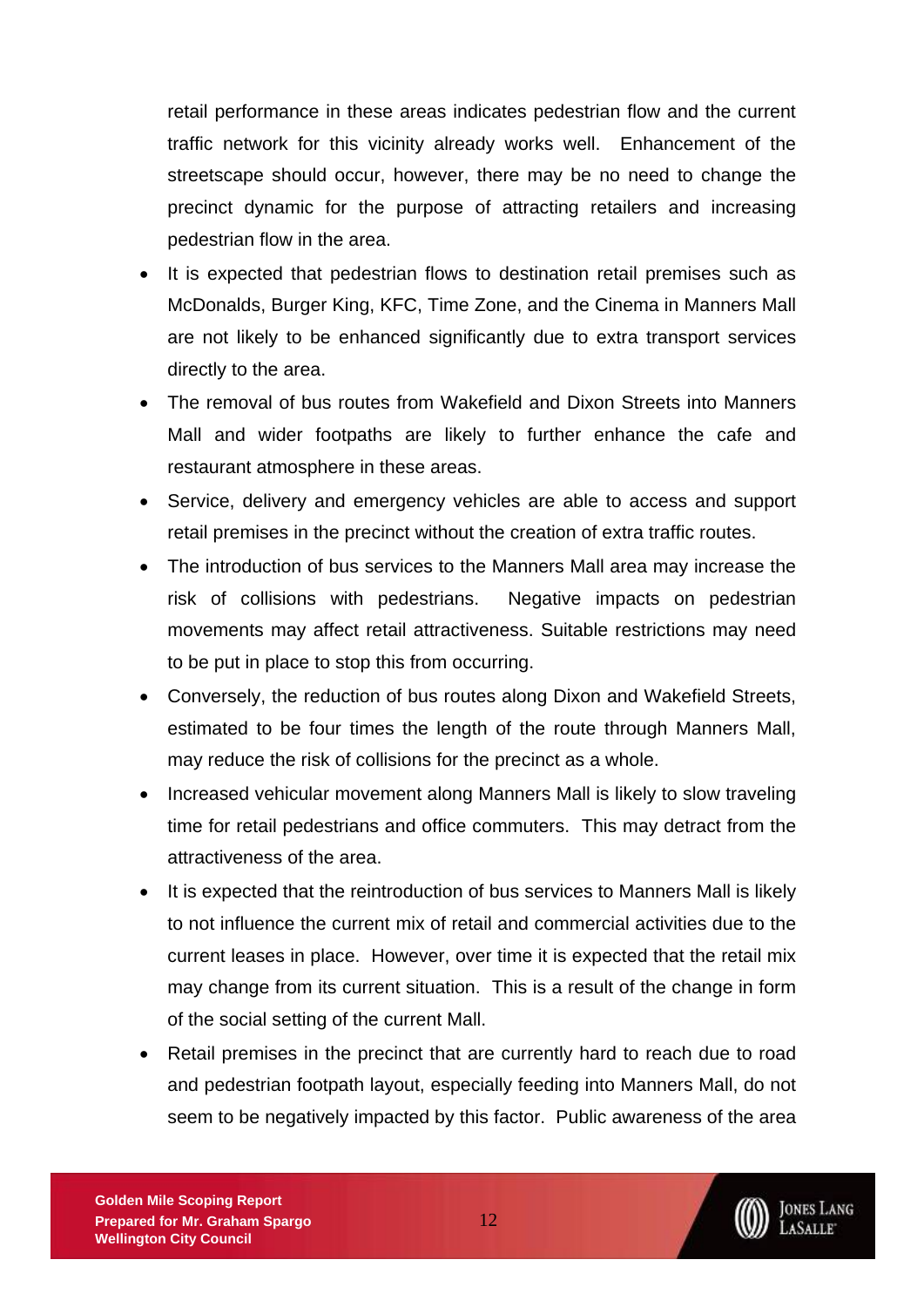<span id="page-12-0"></span>is satisfactory as indicated by pedestrian counts and low vacancy rates. The reasons for this are expected to be as a result of the social setting and natural path of the 'Golden Mile' through the precinct.

- Long-term vacancies in the precinct are relatively non-existent supporting good retail mix.
- Anecdotal evidence suggests introduction of Manners Mall in the late 1970s provided an increase in retail amenity. This is in line with a number of other pedestrian malls globally. However, a number of pedestrian malls have become functionally obsolescent since this time and have required upgrading to better suit the needs of the surrounding social and commercial environment.
- The number of 'impulse buying' retail premises in the precinct could change if transport networks are changed or introduced. This could be a negative or positive impact.
- The adaptation of current bus routes through Manners Mall provides a quicker and more practical route through the CBD. This could reduce transit times for commuters.
- The addition of around 50 on-street car parks in the subject precinct is likely to increase pedestrian flows in the area. Restrictions on the length of time allowed for parking could increase pedestrian flow further. It is also recognized that parking could contribute revenue towards any improvements made, however, the introduction and monitoring of the car parks would also induce costs.
- The proposed changes on introducing buses through Manners Mall could be beneficial for future introduction of light-rail.

# **5.0 GLOBAL CONTEXT**

The enhancement of downtown shopping areas has occurred in many cities around the world. This has been undertaken to revitalise existing shopping districts and improve social and commercial activity. While vehicular traffic has often been withdrawn from these types of redevelopments, a number of

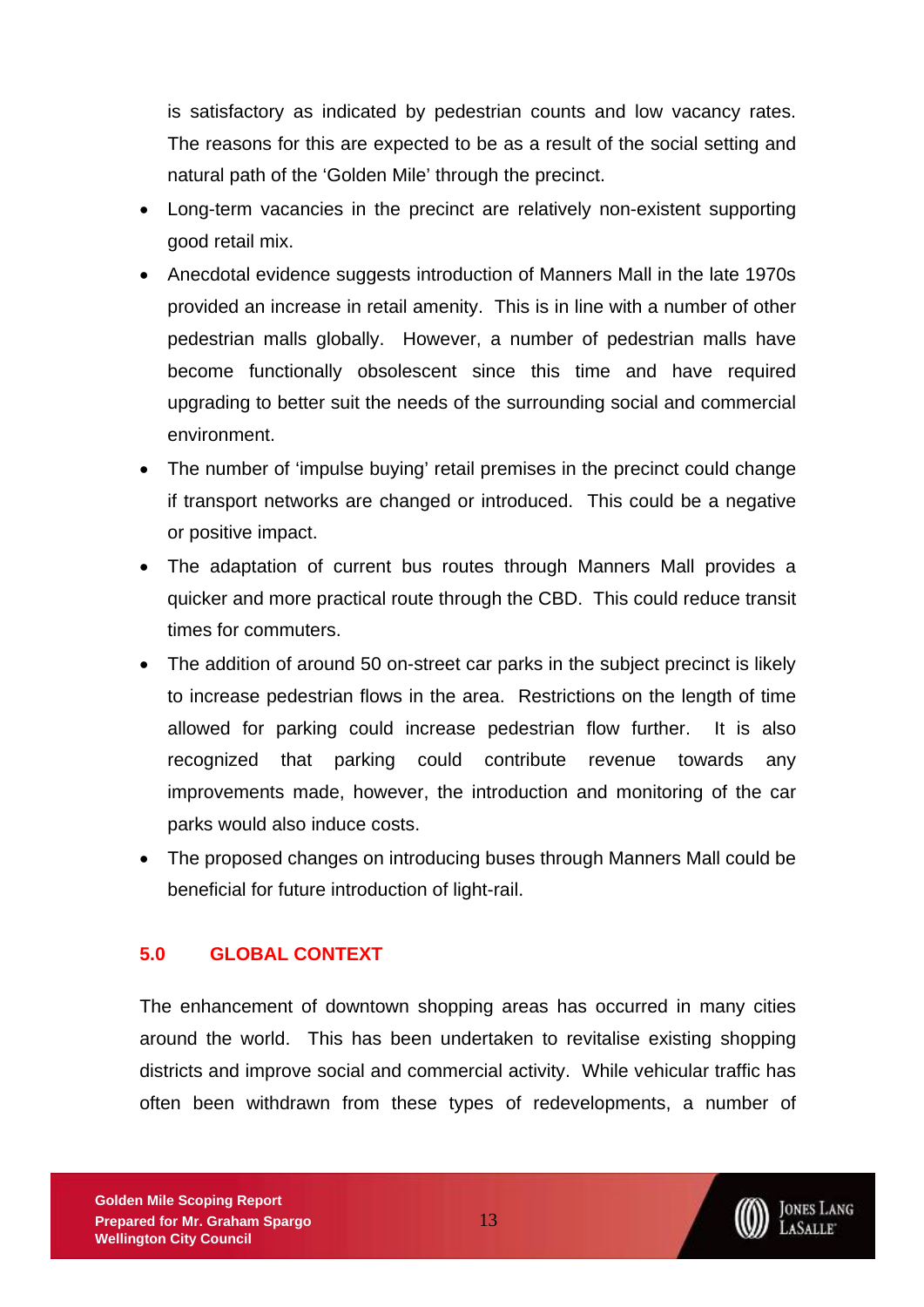<span id="page-13-0"></span>pedestrian malls have been partially or completely re-opened to private and/or public transport.

# **Urban Land Institute in America**

The Urban Land Institute in America concluded that:

- Closing blocks to traffic has resulted in marginal sales for retailers.
- Most cities have reopened pedestrian malls to at least some form of traffic.
- The few successful pedestrian malls that remain are in cities with large populations of nearby residents.

According to a report undertaken by City of Buffalo Main Street Multi-Modal Access And Revitalization Project: Environmental Assessment, May 2006

- 200 pedestrian malls constructed in the United States between 1960 & 1970 were developed to revitalize downtown areas and compete with the movement of retail businesses to suburban malls.
- 78 percent of pedestrian malls across 72 communities have completely or partially reopened their pedestrian mall to vehicular traffic.
- 90 percent of the communities that have reintroduced vehicular traffic report significant improvements in occupancy rates, retail sales, property values, and private sector reinvestment in the downtown area.

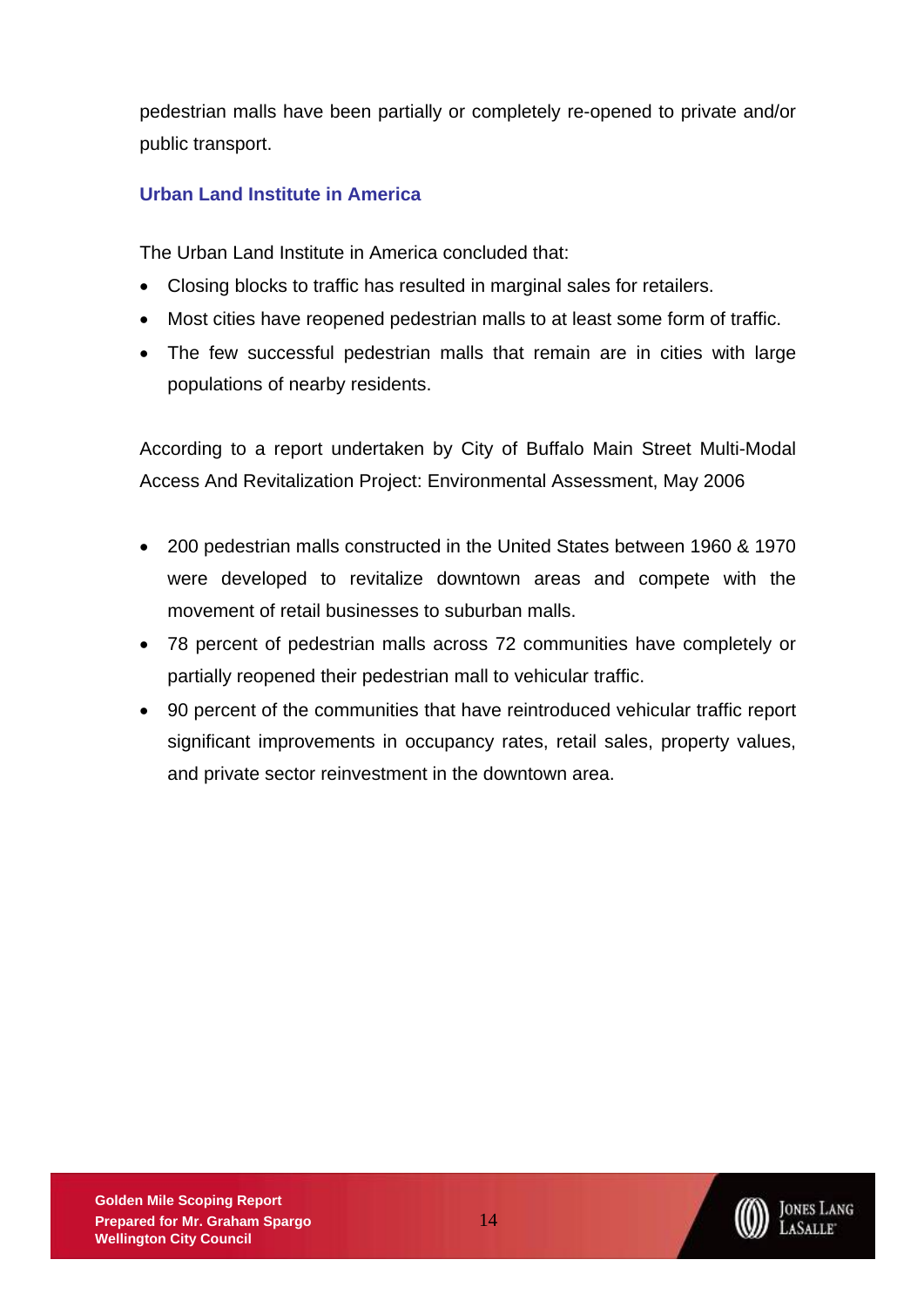<span id="page-14-0"></span>

### **Malls Re-Opened to Traffic in Australia**

In Australia approximately 48 malls were constructed during the 1960s and 1970s, mostly in NSW. Since that time, 10 malls have been removed and the future of others is under consideration.

In Parramatta public consultation with retailers was undertaken on a pedestrian mall that had been reopened to slow vehicular traffic. Comments included:

- Increase in property values
- Changes in retail mix for the better
- Increase in retail turnover
- Reduction in actual crime in the area
- Number of long-term vacant sites decreased dramatically

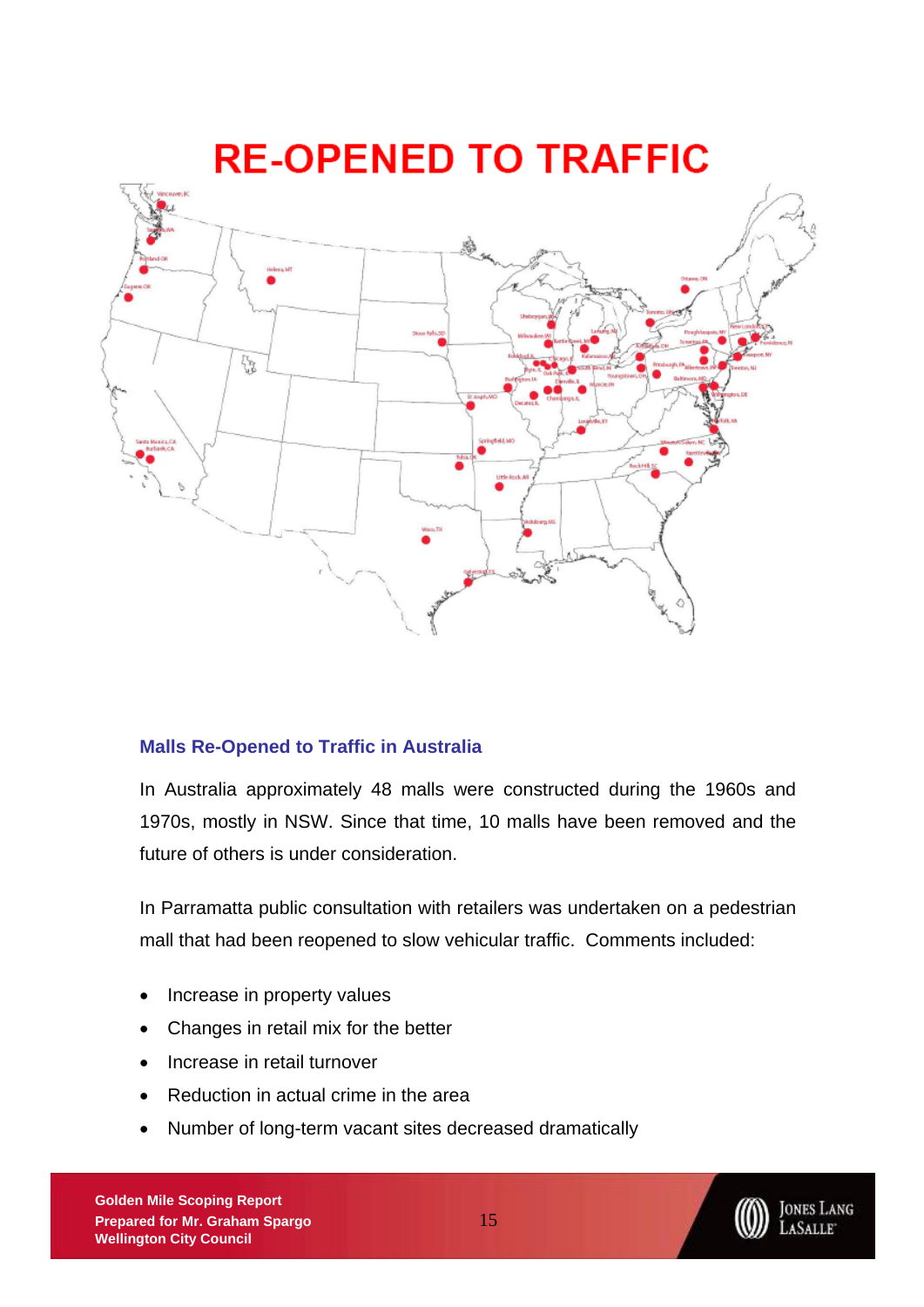## <span id="page-15-0"></span>**International Experience**

International perspectives on the benefit of re-opening pedestrian malls to traffic are highlighted below:

- Visibility and access for commercial tenants regional tenants expect visibility for their storefronts.
- Improved access options for shoppers and diners.
- On-street parking promotes retail activity by creating opportunities for "impulse shopping".
- Evening retail activity becomes viable and desirable passive surveillance of the street improves security and safety.
- Traffic lanes can be closed for special events and festivals.
- Auto traffic is important for downtown economic health such as circulation clarity and convenience, and to provide service, delivery, and emergency vehicle access.

International perspectives on the disadvantages of re-opening pedestrian malls to traffic are highlighted below:

- Significant cost outlay.
- Increase in pollution from exhaust emissions.
- Pedestrian safety becomes an issue, depending on the form of traffic reintroduced. i.e increases the chances of collisions and accidents, possible mixing of people under the influence of alcohol with vehicular traffic poses serious safety issues.
- Congestion of vehicular traffic
- Security and safety not enhanced as the primary source of crime is not dealt with. People in cars are just as able to violate public safety as those not in cars.
- Demolition of the mall's greatest and most loved feature may occur
- Limited sidewalk size increases pedestrian congestion

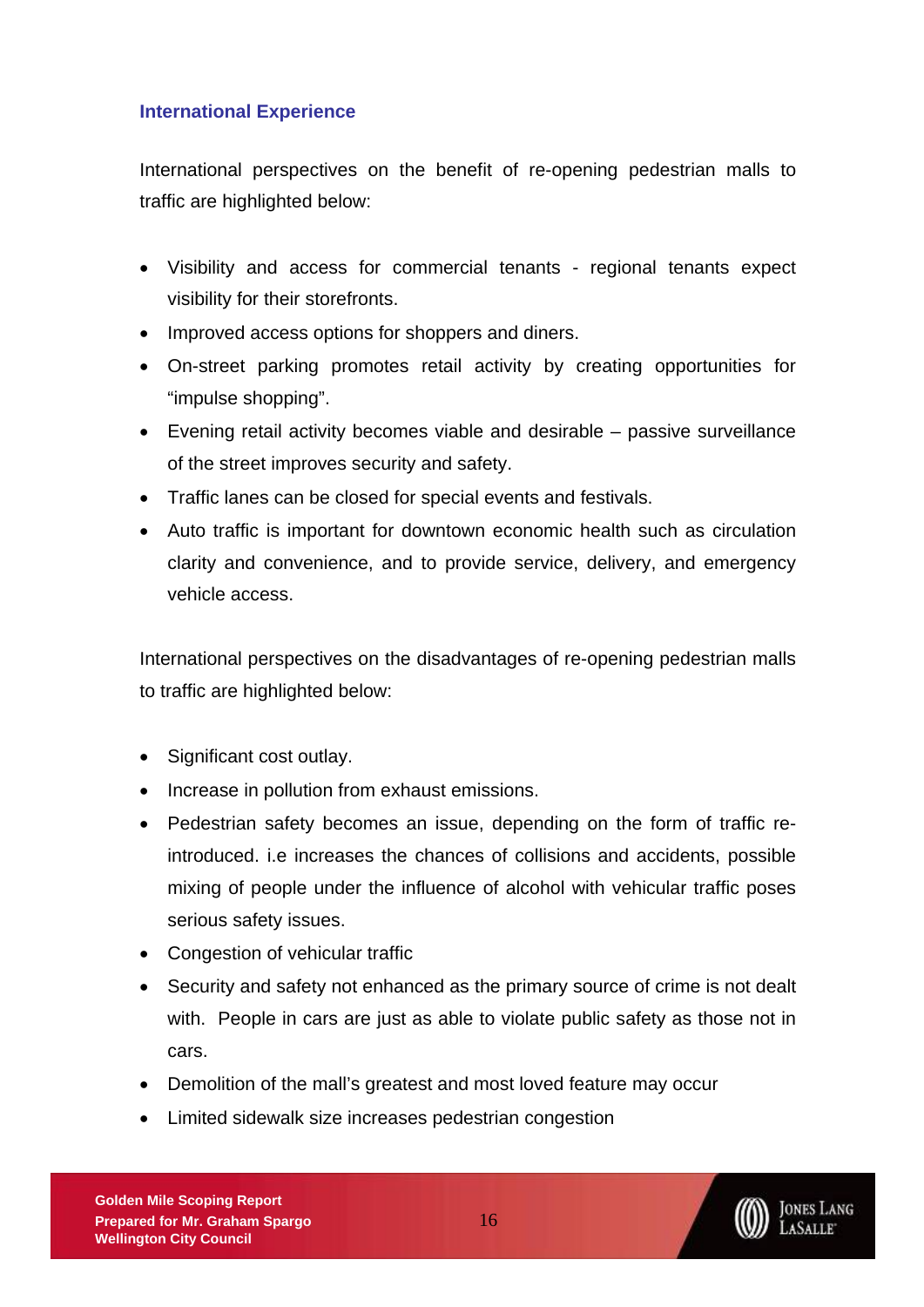- Lack of seating and shelters as a result of removal of mall space.
- Pedestrian walking times lengthened due to waiting for traffic.
- No more pedestrian friendly than when downtown streets were wider and didn't have dedicated bus lanes.

Attached to this report are two studies undertaken on the Portland Transit Mall for further international examples (Appendix I & II).

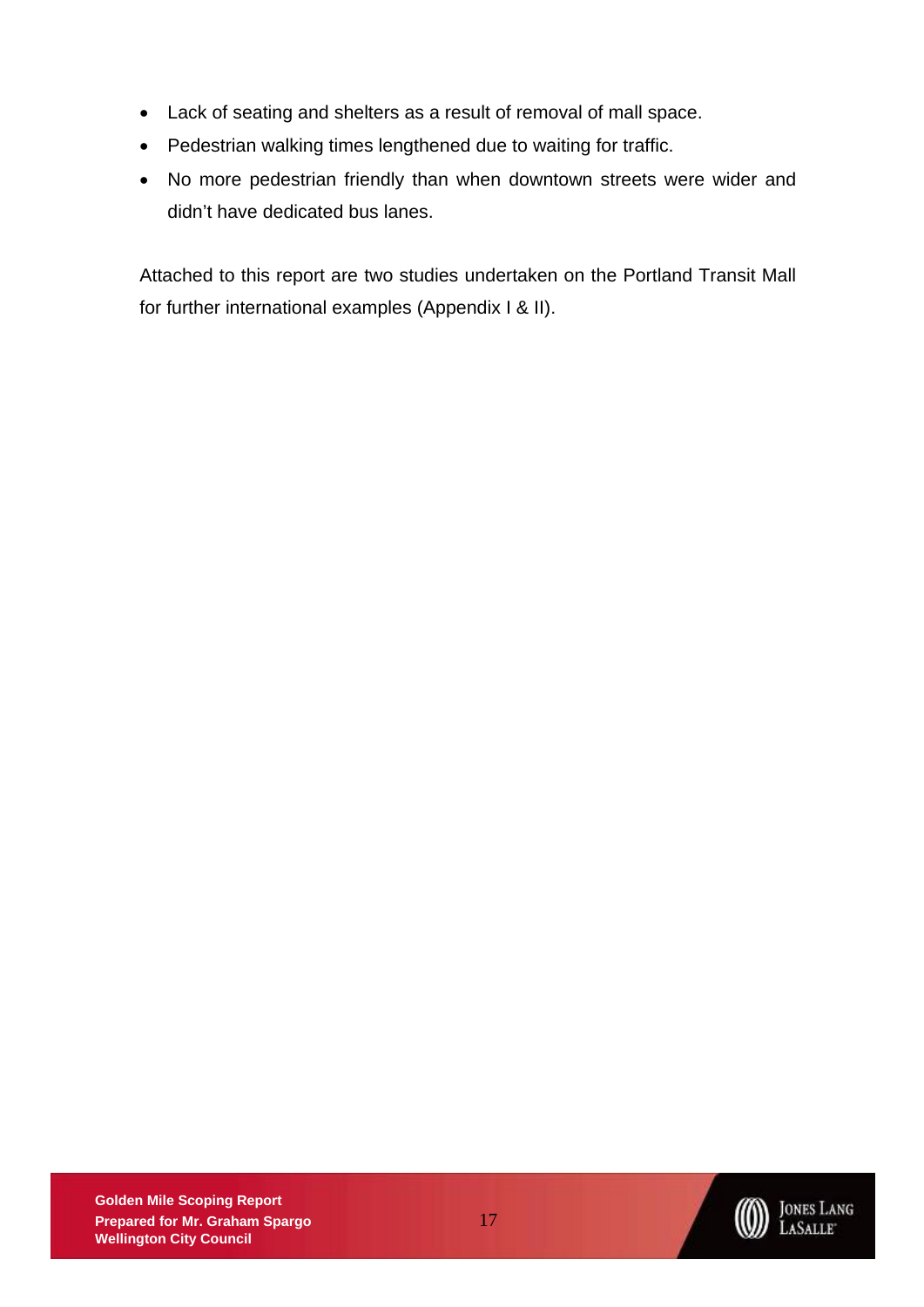# <span id="page-17-0"></span>**6.0 PEDESTRIAN COUNTS**

## **2007 PEDESTRIAN COUNT – WELLINGTON CBD**

(Source: PINZ Pedestrian Count 2007)

### **Summary**

In summary the top 5 spots in 2007 within the Wellington CBD are as follows:

| <b>Wellington CBD (overall)</b> |                                |                          |  |  |
|---------------------------------|--------------------------------|--------------------------|--|--|
| <b>Ranking</b>                  | <b>Address</b>                 | <b>Shop</b>              |  |  |
|                                 | 292 Lambton Quay               | Jacqui-E                 |  |  |
| 2                               | 206-218 Lambton Quay           | <b>Farmers</b>           |  |  |
| 3                               | 280-290 Lambton Quay           | Cable Car Centre (Equip) |  |  |
| 4                               | 318-324 Lambton Quay           | Westpac                  |  |  |
| 5                               | 78 Manners Street (full width) | <b>KFC</b>               |  |  |

The top five spots (excluding Lambton Quay) are:

| <b>Wellington CBD (excluding Lambton Quay)</b> |                                  |                                   |  |  |
|------------------------------------------------|----------------------------------|-----------------------------------|--|--|
| <b>Ranking</b><br><b>Address</b>               |                                  | <b>Shop</b>                       |  |  |
| 5                                              | 78 Manners Street (Manners Mall) | <b>KFC</b>                        |  |  |
| 10                                             | 83 Cuba Street (Cuba Mall)       | The CD & DVD Store                |  |  |
| 11                                             | 8 Willis Street                  | The Sunglass Hut                  |  |  |
| 12                                             | 79 Cuba Street (Cuba Mall)       | Area 51                           |  |  |
| 15                                             | 103 Cuba Street (Cuba Mall)      | <b>Christopher's for Crystals</b> |  |  |

### **Comments**

The overall pedestrian count in the Wellington CBD decreased by approximately 5%, with a total of 66,054 in 2007. This compared to 69,567 in 2006, 72,888 in 2005 and 64,313 in 2004.



JONES LANG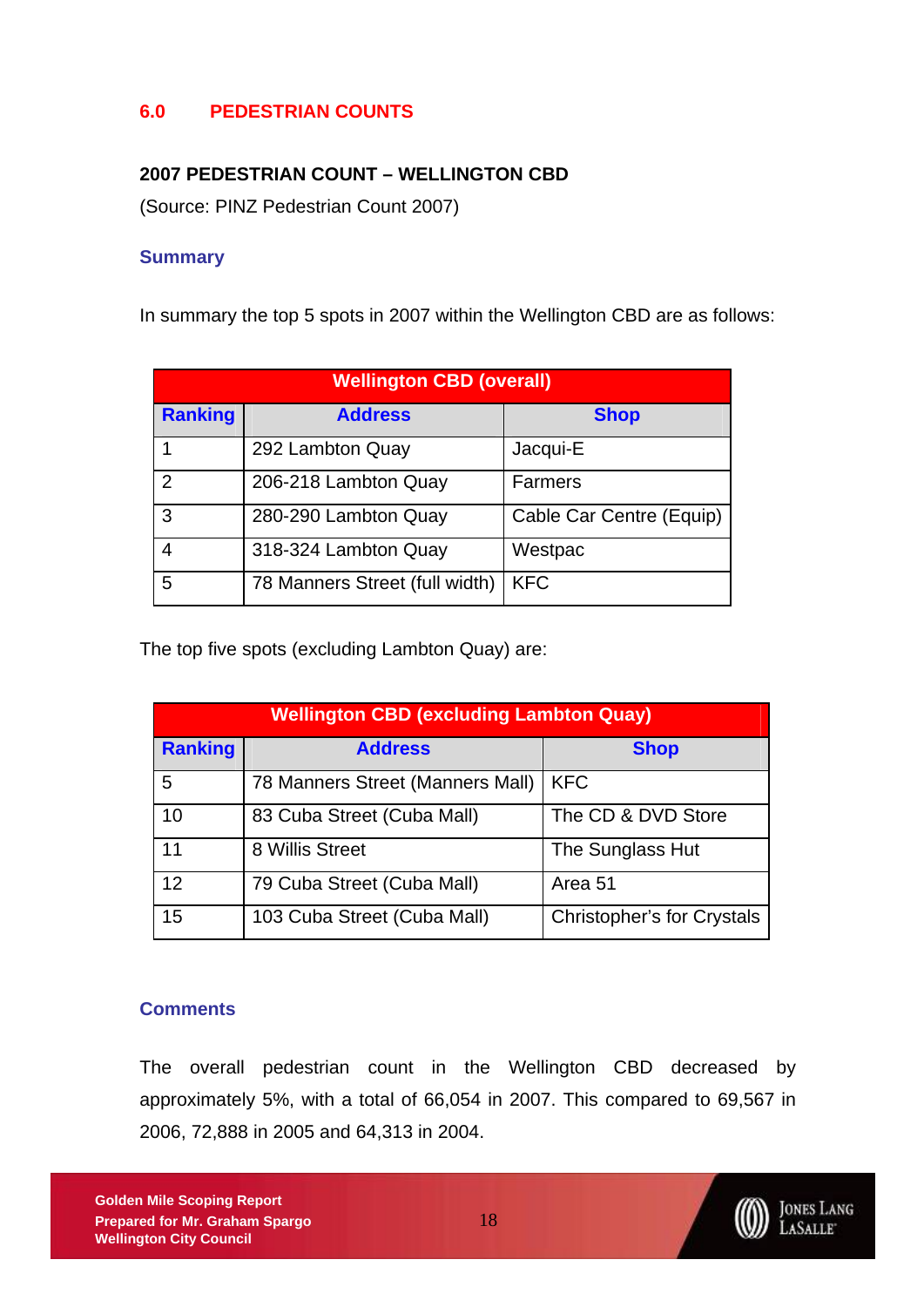The cold and wet weather conditions appear to be one reason for this decline in pedestrian numbers. Another factor which may have contributed was a protest march which took place on Lambton Quay during the midday count. This year's count was also conducted after examinations had finished at Victoria University, which may have resulted in fewer pedestrians within Cable Car Lane, one of the transport links to the Victoria University Campus. Finally, construction work in the vicinity of the Chews Lane Development and the footpath redevelopment at the northern end of Lambton Quay near the Occidental may also have had some impact on pedestrian flow.

Lambton Quay continues to lead the way as the primary retail location in Wellington. It filled 4 of the top 5 locations in 2007, compared to 5 out of 5 in 2006 and 4 out of 5 in 2004 and 2005. The top count location has again changed, with first place going to Jacqui-E at 292 Lambton Quay. The top 5 locations for 2007 in summary are detailed in the table below, including count numbers and rankings for 2006:

| <b>Wellington CBD - Top 5 Location Summary</b> |                                |              |              |               |  |
|------------------------------------------------|--------------------------------|--------------|--------------|---------------|--|
|                                                |                                | <b>Count</b> | <b>Count</b> | <b>Rank</b>   |  |
| <b>Rank</b>                                    | <b>Shop and Address</b>        | 2007         | 2006         | 2006          |  |
| 1                                              | Jacqui-E (292 Lambton Quay)    | 2,771        | 2,873        | $\mathcal{P}$ |  |
| $\overline{2}$                                 | Farmers (206-218 Lambton Quay) | 2,756        | 2,767        | 3             |  |
| 3                                              | Equip (280-290 Lambton Quay)   | 2,748        | 3,668        |               |  |
| 4                                              | Westpac (318-324 Lambton Quay) | 2,537        | 2,664        | 5             |  |
| 5                                              | <b>KFC (78 Manners Street)</b> | 2,507        | 2,319        | 9             |  |

This year's count confirms that Lambton Quay still remains Wellington's premier retail location, with 4 out of the 5 top retail spots and 8 out of the 10 top retail spots (compared to 5 out of 5 and 9 out of 10 respectively in 2006).

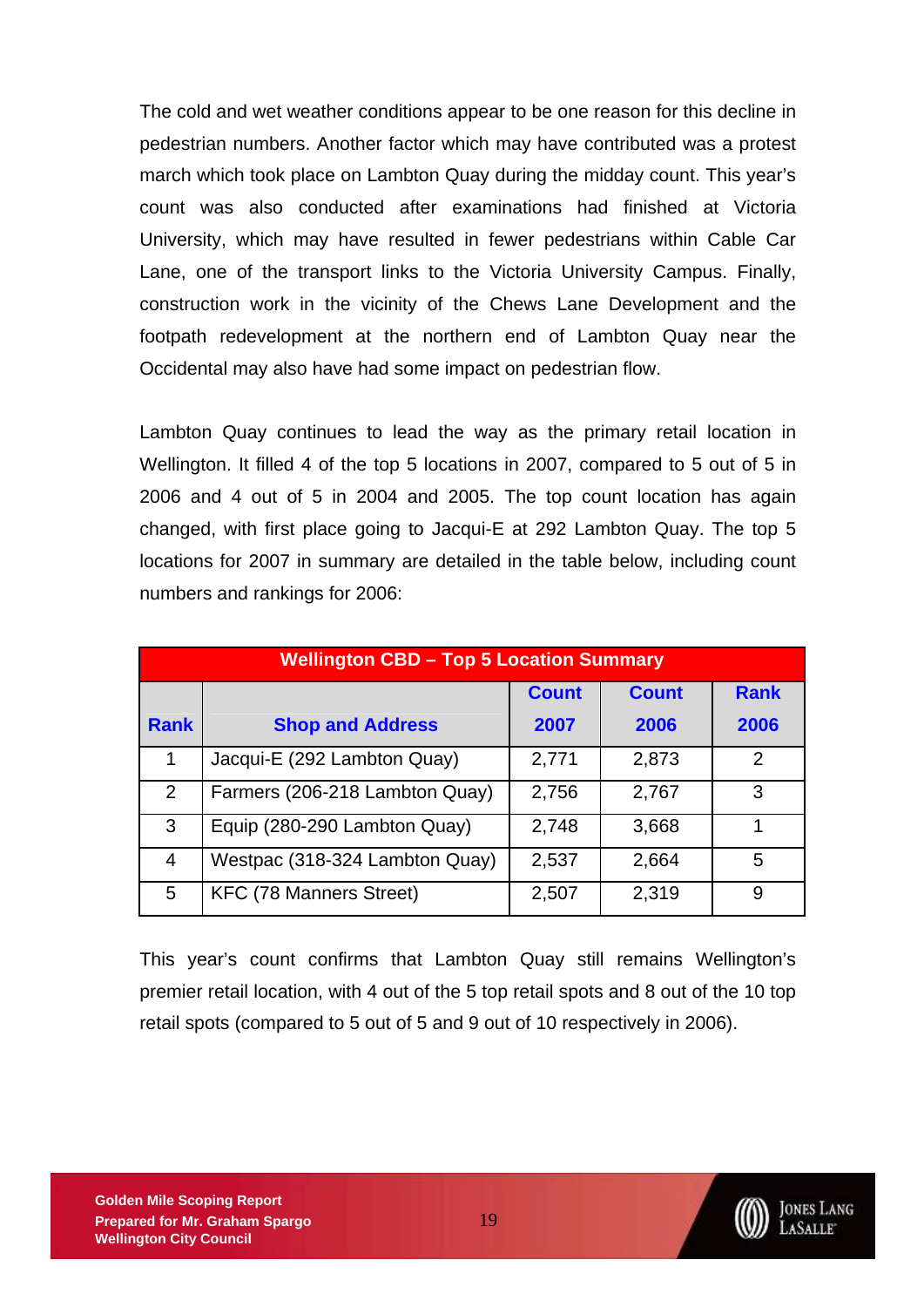No count point in 2007 recorded over 3,000 pedestrians per hour, unlike 2006 when Equip recorded 3,668 pedestrians per hour. However, this apparent decline in foot traffic is likely to be due to the cold, windy and wet weather on the day of the count.

The most significant changes that have taken place between 2006 and 2007 at individual locations are detailed below:

### *Increases*

- Gas (40 Mercer Street) up  $38.4\%$  from  $448$  in 2006 to 620 pedestrians per hour.
- Shalari (180 Lambton Quay) up 21.5% from 814 in 2006 to 989 pedestrians per hour.
- The CD and DVD Store (83 Cuba Street) up 18.5% from 1,807 in 2006 to 2,142 pedestrians per hour.
- Kiwibank/NZ Post (24 Panama Street) up 31.5% from 400 in 2006 to 526 pedestrians per hour.

### *Decreases*

- Equip (280-290 Lambton Quay) down 25.1% from 3,668 in 2006 to 2,748 pedestrians per hour.
- Starmart (2 Cable Car Lane) down 32.5% from 717 in 2006 to 484 pedestrians per hour.
- Kirkcaldie & Stains (171 Lambton Quay) down 26.7% from 1,208 in 2006 to 886 pedestrians per hour.
- Vance Vivian (197 Lambton Quay) down 32.3% from 1,066 in 2006 to 722 pedestrians per hour.

Pedestrian numbers on Lambton Quay showed a downward trend overall with only 3 of the 24 count points showing any increase. Those that did show an increase were situated towards the northern end of Lambton Quay and on its western side.